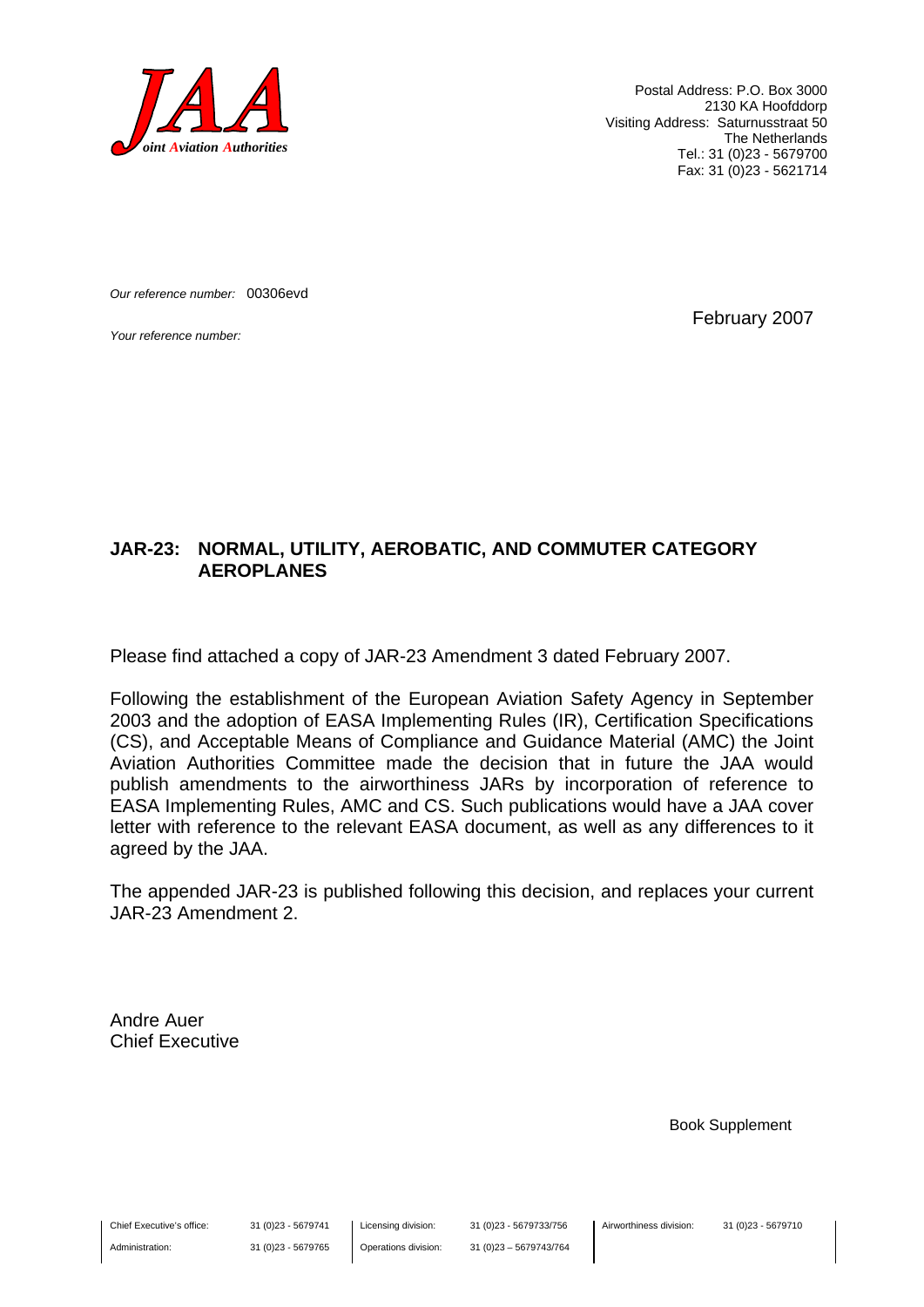# **Joint Aviation Requirements**

## **JAR–23**

**Normal, Utility, Aerobatic, and Commuter Category Aeroplanes** 

**Joint Aviation Authorities**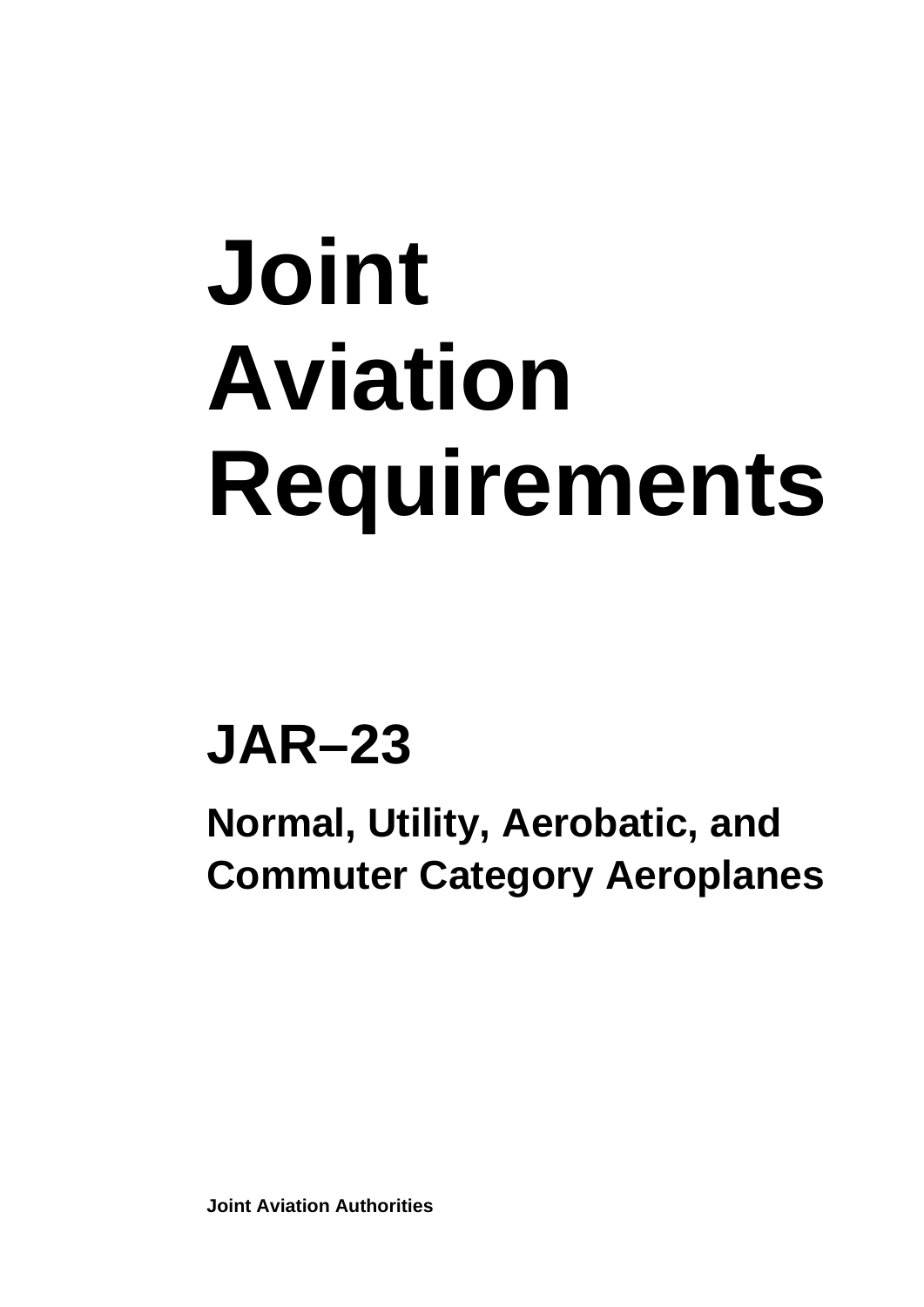# **Joint Aviation Requirements**

## **JAR–23**

### **Normal, Utility, Aerobatic, and Commuter Category Aeroplanes**

Amendment 3 February 2007

All rights reserved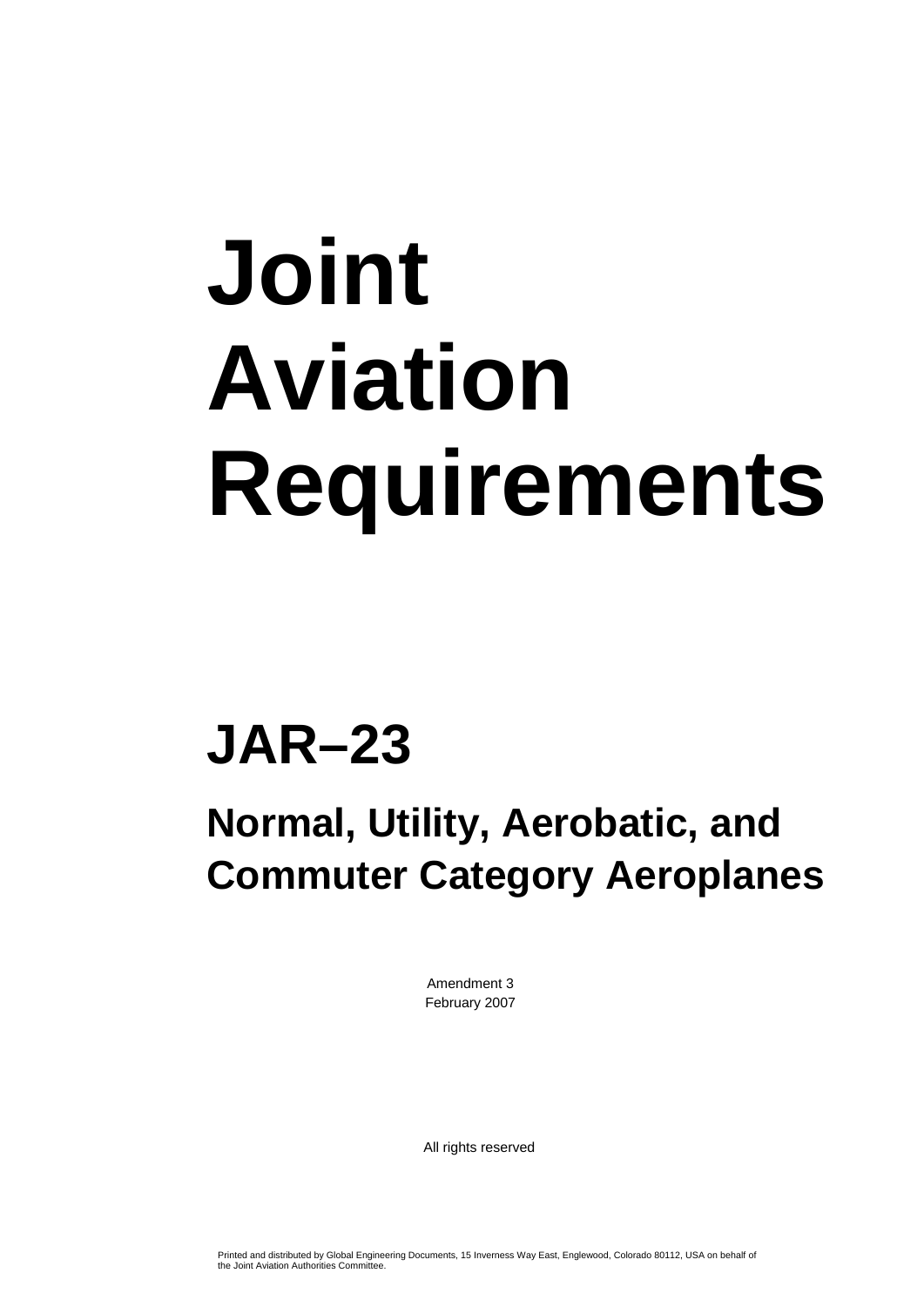The members of the Joint Aviation Authorities Committee are representatives of the Civil Aviation Authorities of the countries and of the European Aviation Safety Agency (EASA) that have signed the 'Arrangements Concerning the Development and the Acceptance of Joint Aviation Requirements'. A list of these members is kept by European Civil Aviation Conference, 3 bis Villa Emile Bergerat, 92522 NEUILLY SUR SEINE Cedex, France.\*

Further printed copies of the Joint Aviation Authorities Documents can be purchased from Global Engineering Documents, whose world wide offices are listed on the JAA website [\(www.jaa.nl](http://www.jaa.nl/)) and Global website ([www.global.ihs.com\).](http://www.global.ihs.com)/)

For electronic versions of Joint Aviation Authorities Documents please refer to the website of Information Handling Services (IHS) on [www.ihsaviation.com](http://www.ihsaviation.com/), where you will find information on how to order.

Enquiries regarding the contents should be addressed to Central JAA, Saturnusstraat 50, PO Box 3000, 2130 KA HOOFDDORP, Netherlands (E-mail publications@jaa.nl).

\* These members are:

**<sup>[</sup>**Albania, Armenia, Austria, Belgium, Bosnia & Herzegovina, Bulgaria, Croatia, Cyprus, Czech Republic, Denmark, Estonia, Finland, Former Yugoslav Republic of Macedonia (FYROM), France, Germany, Greece, Hungary, Iceland, Ireland, Italy, Latvia, Lithuania, Luxembourg, Malta, Monaco, Netherlands, Norway, Poland, Portugal, Republic of Moldova, Romania, Serbia & Montenegro, Slovak Republic, Slovenia, Spain, Sweden, Switzerland, Turkey, Ukraine, and United Kingdom.**]**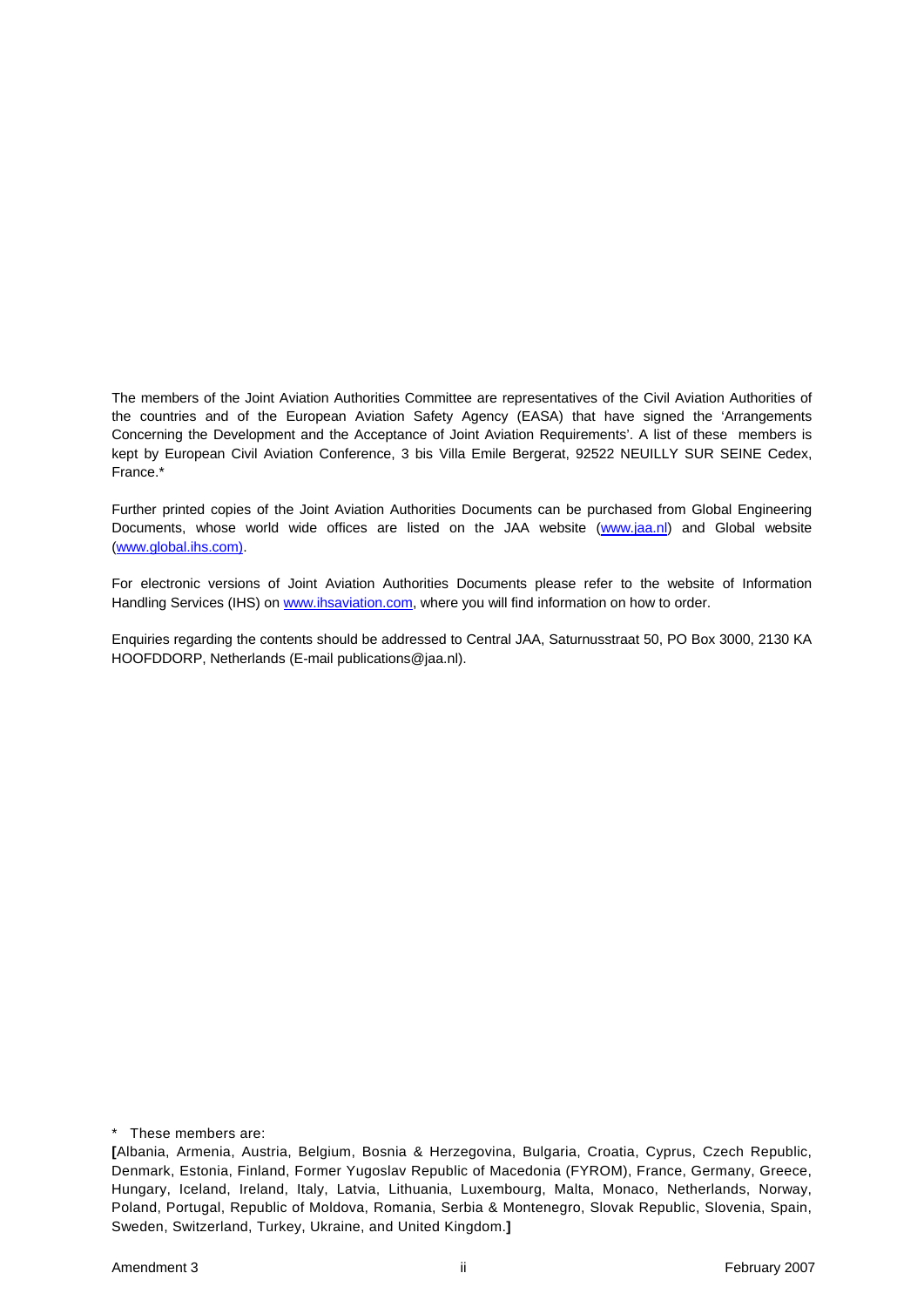JAR-23 Section 1A consists of:

- a) The articles 1 and 2 of the EASA Executive Director Decision No 2003/14/RM dated 14 November 2003.
- b) The subparts of Book 1 of the Annex to the EASA Executive Director Decision No 2003/14/RM dated 14 November 2003, (also called CS-23).

JAR-23 Section 1B consists of:

#### INTENTIONALLY LEFT BLANK

JAR-23 Section 2 consists of:

- a) The appendices of Book 1 of the Annex to the EASA Executive Director Decision No 2003/14/RM dated 14 November 2003, (also called CS-23).
- b) Book 2 of the Annex to the EASA Executive Director Decision No 2003/14/RM dated 14 November 2003, (also called CS-23).

Note:

For all references to Agency please read Joint Aviation Authorities/Authority as appropriate.